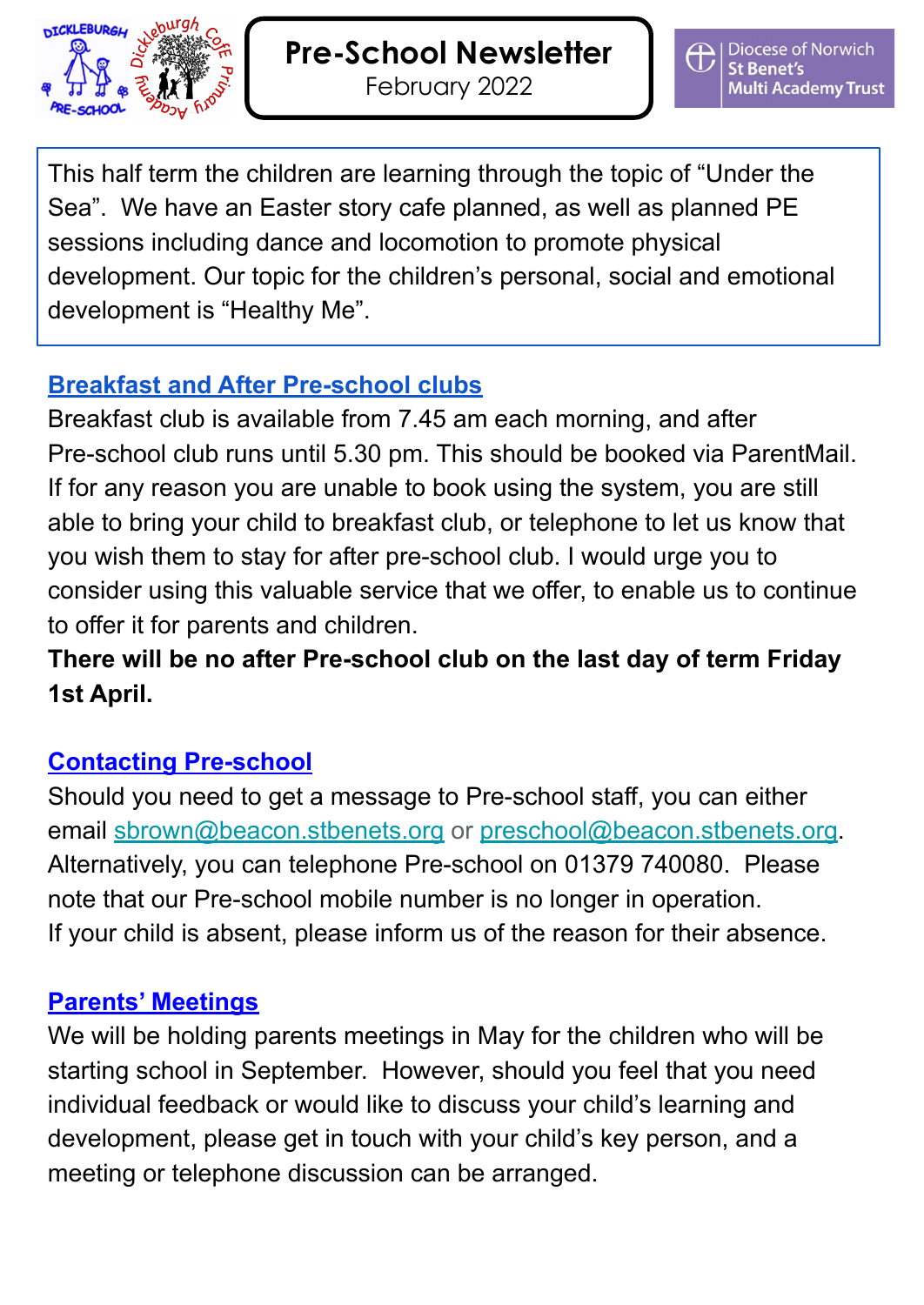

# **Important Information and Reminders**

| <b>Parent</b><br>questionnaires | Thank you to all parents who have taken the time to complete our<br>Pre-school questionnaire, and for your positive comments and ideas<br>which will all be taken on board. This is a very helpful way for us further<br>assist your child's learning and development, and for you to have your<br>say about the service that we provide. There is still time to complete<br>this if you have not already done so, please follow this link:<br>https://forms.gle/j3UxJrFMZdpVo4eT8<br>Please let me know if you are unable to sign into Google to complete<br>this, and I can provide you with a paper copy to complete.                                              |
|---------------------------------|-----------------------------------------------------------------------------------------------------------------------------------------------------------------------------------------------------------------------------------------------------------------------------------------------------------------------------------------------------------------------------------------------------------------------------------------------------------------------------------------------------------------------------------------------------------------------------------------------------------------------------------------------------------------------|
| <b>Packed</b><br><b>lunches</b> | Please be mindful of the quantity of food that is provided in your child's<br>packed lunch. We are finding that some children are rather daunted by<br>the huge amount of food provided which is way too much for a young<br>child's nutritional needs. If you are unsure about the recommended<br>quantity for young children, please look at our packed lunch policy by<br>following this link<br>http://www.dickleburgh.norfolk.sch.uk/pre-school/policies-procedures/<br>If your child brings a packed lunch from home, please make sure<br>this includes a drink. We ask that no items from the confectionary<br>aisle such as sweets or chocolate are included. |
| <b>Dates to</b><br>remember     | <b>Thursday 3rd March</b> World Book Day. If your child is present<br>on this day could they please bring in their favourite book from<br>home to share with the group.<br>Wednesday 30th March Easter story cafe. We are still unable<br>to invite parents, but will post photographs on Tapestry to show<br>you the activities that have been enjoyed.<br>Friday 1st April Last day of term<br>Tuesday 19th April Summer term begins<br>$\bullet$                                                                                                                                                                                                                   |
| <b>Naming</b><br>belongings     | Once again we need to mention naming items from home such as<br>backpacks, lunchboxes, cardigans, sweatshirts. Not only does this<br>make things so much easier for staff, it avoids things being sent home<br>with the wrong child or ending up in the lost property box.<br>We have some children coming in with no spare change of clothes,<br>please ensure that your child brings these each day in a named<br>backpack. Thank you                                                                                                                                                                                                                               |